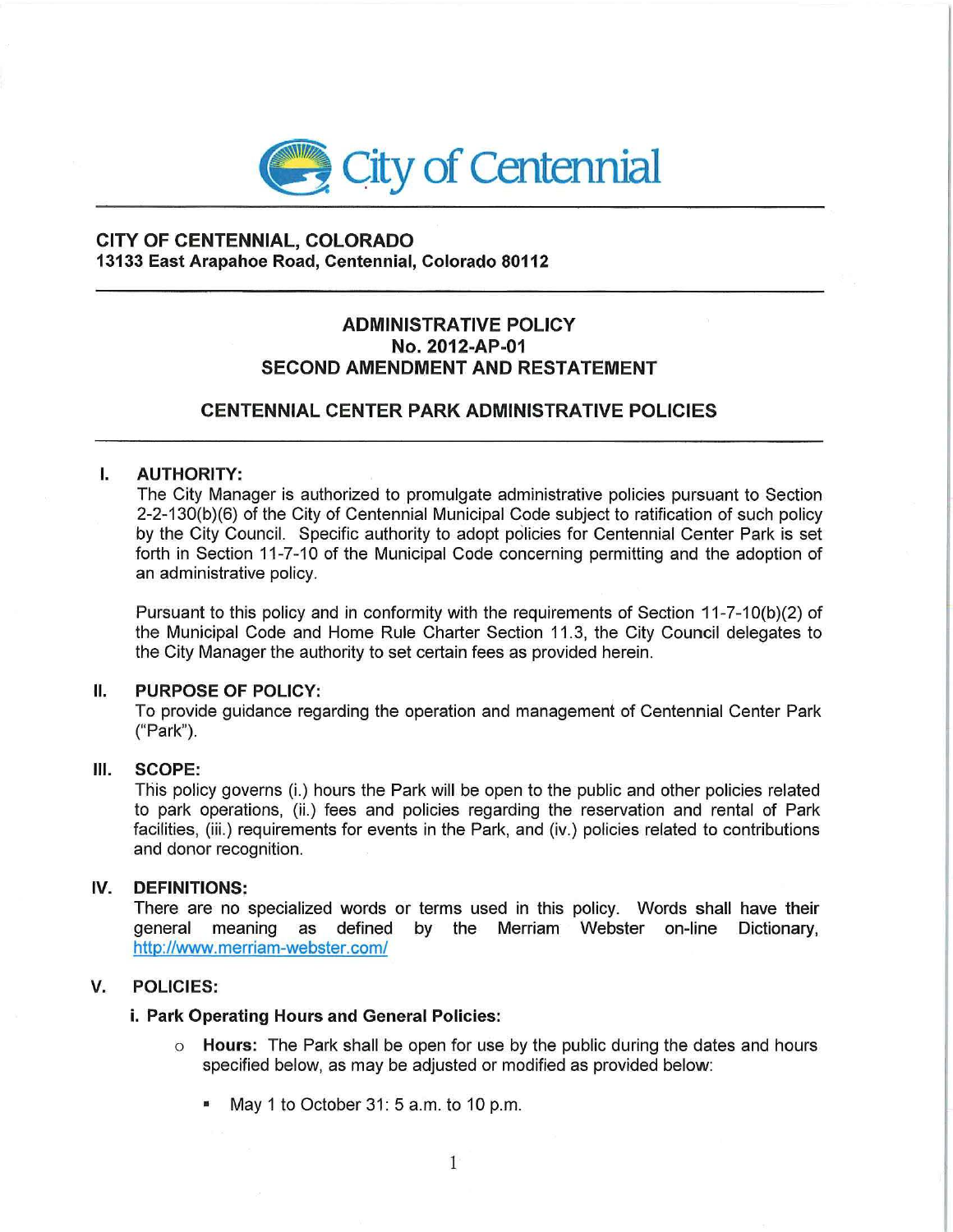- November 1 to April 30: 6 a.m. to 8 p.m.
- Hours of operation of the water play area shall be from 10 a.m. to 8 p.m., from roughly Memorial Day to Labor Day of each year.
- The City Manager may authorize modifications to the above dates or times to meet operating needs, allow for special events, holiday observances, weather or other reasons.
- The City Manager may authorize temporary closures of areas or the entirety of the Park for special events, inclement weather, maintenance or repairs, or other purposes as determined by the City Manager.
- o **Park Signs:** The City may post signs in the Park notifying users of Park rules and regulations and referring to applicable laws. Signs may also be posted to provide general information determined necessary to assist the public, direct traffic and circulation, and inform users of conditions or risks associated with use and enjoyment of Park facilities.
- **ii. Reservations and Rental of Facilities:** The City may designate areas of the Park and individual facilities within the Park as listed in Table 1 that may be offered for rental and private use for a limited period of time for events subject to the following conditions and requirements:

| <b>Table 1</b><br><b>Center Park Facilities Available for Rental</b> |                            |
|----------------------------------------------------------------------|----------------------------|
| <b>Large Shelter</b>                                                 | (2 hour minimum)           |
| <b>Large Shelter and Plaza</b>                                       | (4 hour minimum)           |
| <b>Small Shelter</b>                                                 | (2 hour minimum)           |
| <b>Amphitheater</b>                                                  | (1/2 day - 6 hour minimum) |

If the requested reservation would require issuance of any large event, use restrictions exemption, private occasion use or special event alcohol permit, and the application does not otherwise conform to the requirements for such permit, the City may refuse the request.

If the requested reservation would require issuance of any large event, use restrictions exemption, private occasion use or special event alcohol permit, and the application is not received in sufficient time to assure that all requirements for or under such permit may be timely accomplished, the City may refuse the request.

- o **Application:** In permitting the use of Park facilities for events, the City will require the applicant to provide sufficient information which identifies in writing on a City provided form:
	- the sponsor or persons making the request;
	- purpose of the event;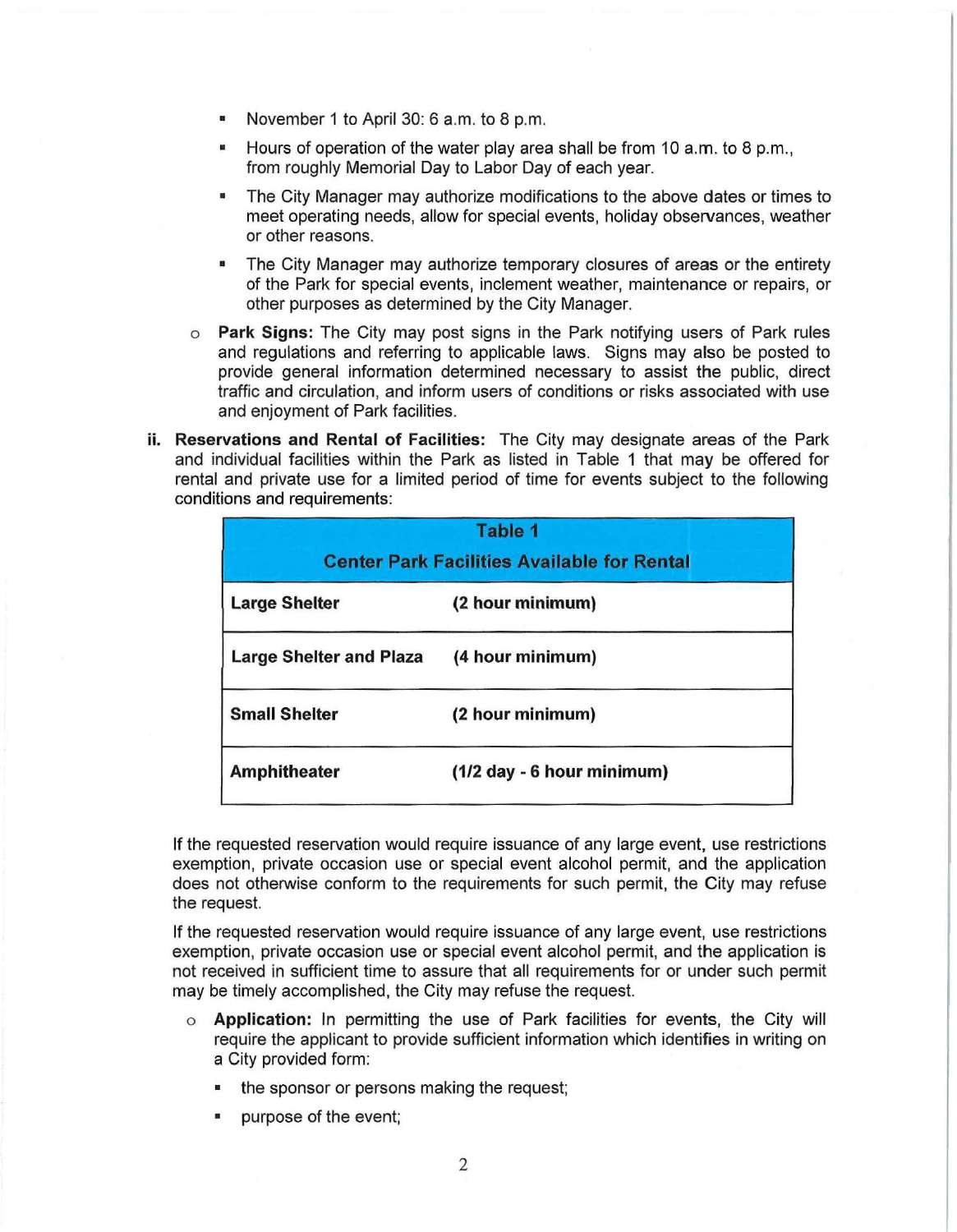- attendance anticipated;
- method of advertising the event, if any,
- the day and hours for which the rental is desired; and
- any other information which the City shall find reasonably necessary.
- o **Fees:** 
	- Application processing fee: Application processing fees shall apply to any Park facility or area reservation application which requires (a) City approval of an otherwise prohibited activity within the Park, or (b) a special event permit. Fees shall be determined by the City Manager based on staff time costs to process applications and shall be published at all times on the City's web site.
	- Reservation fees or rental rates: Reservation fees shall be determined by the City Manager, based on an hourly rate, and published at all times on the City's web site. Except for the amphitheater, hourly reservation fees charged to non-residents or entities without a business presence in the City shall be 150% of the fees charged to Centennial residents or entities with a business presence.
	- Associated fees: In addition to the hourly reservation fee rate, associated fees as determined by the City Manager may be charged for costs incurred by the City for any security, waste removal, utility usage, damages, cleaning costs, staffing, development, approval and implementation of security, parking and/or traffic plans, loss of reservation income if the reserved event forecloses the possibility of renting other facilities within the Park, and other similarly associated cost(s). Associated fees shall be the same regardless of residency or place of business.
	- The person(s) or organization reserving the facility agrees to pay reservation and application fees as adopted by the City Manager at the time the reservation is made for the rental and to pay associated fees, if any, as required either before or at the conclusion of the use or event as determined by the City.

#### o **Cancellations/No-Shows/Refunds:**

- Application fees are non-refundable.
- Reservation fee refund: Except for the amphitheater, cancellation of an event more than 15 days before an event shall result in a cancellation fee as determined by the City Manager and published at all times on the City's web site. For the amphitheater, cancellation of an event more than 30 days before an event shall result in a cancellation fee as determined by the City Manager and published at all times on the City's web site.
	- The cancellation fee will offset any refund of reservation. Except for the amphitheater, if an event is cancelled 15 days or less before the event, there shall be no refund of reservation fees. For the amphitheater, if an event is cancelled 30 days or less before the event, there shall be no refund of reservation fees.
	- If a party holding a reservation and/or any large event, use restrictions exemption, private occasion use or special event alcohol permit fails to timely meet requirements of the reservation or permit (ex. failing to have a traffic management plan approved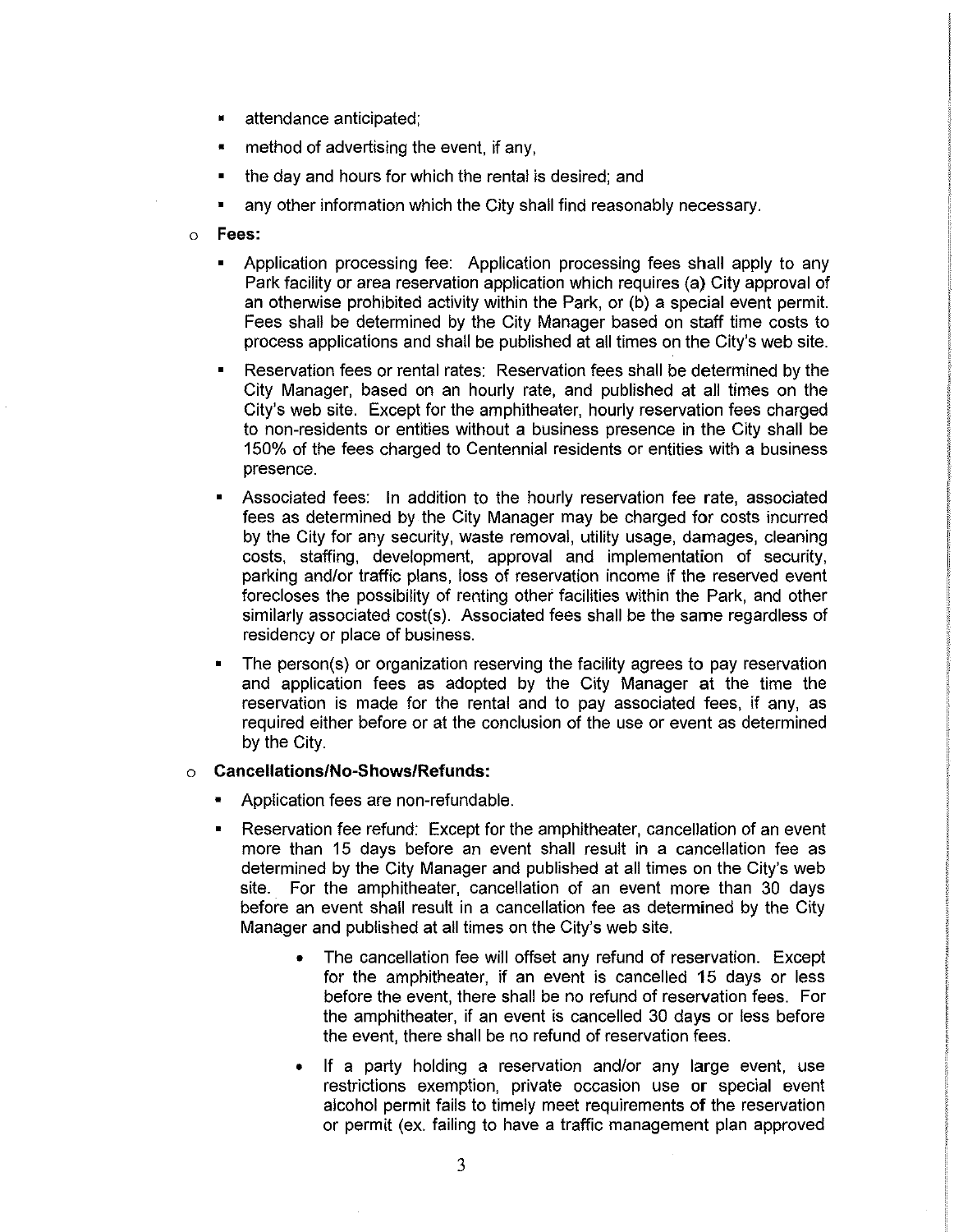in sufficient advance time), the event shall be deemed cancelled and there shall be no refund of any reservation or any permit fees.

- If a party holding a reservation fails to show for a scheduled reservation, such failure shall be treated the same as a cancellation 15 days or less, or 30 days or less for the amphitheater, before the reservation date and there shall be no refund of reservation fees.
- In the event inclement weather results in cancellation of a scheduled event, there will be no refund of reservation but the reservation fees paid shall be credited toward a future reservation if (A) the event is rescheduled to occur within a year and (B) the request for rescheduling is made within one business day of the date the event was cancelled by calling City staff in charge of Park reservations.
- Associated fees refund: Fees paid for associated costs will be refunded at the time of cancellation, regardless of when cancelled, only to the extent that the City has not incurred an obligation to pay such funds which cannot be cancelled by the City. If associated fees are to be paid after an event, the party making the reservation is still liable to pay such fees if the City has incurred an obligation to pay such costs which cannot be cancelled.
- o **Inaccessibility/Unavailability of Facility or Park Amenities:** From time to time, certain amenities such as, but not limited to, grills, water play feature, tables, fireplace, or climbing play features, may not be available for use at a scheduled event. If the unavailability is due to a pre-scheduled shutdown of an amenity (for example, the water play feature outside normal summer operating hours) or any reason outside the direct control of the City (such as, but not limited to, theft or other crime, damage to property, discovery of dangerous condition, imposed fire ban) then no refunds of reservation fees will be available; but, in the discretion of the City, considering the nature and extent of the unavailable amenities, the full amount or a portion of the amount of reservation fees paid shall be credited toward a future reservation if (A) the event is rescheduled to occur within a year and (B) the request for rescheduling is made within one business day by calling City staff in charge of Park reservations.
- o **Indemnification and Insurance:** By submitting a Park facilities reservation application, the person, persons or organization executing such application agree to hold harmless and indemnify the City for any damages or claims whatsoever related to the use of the Park facility. The City reserves the right to require the person, persons or organization reserving Park facilities to provide general liability with the City named as an additional insured, with coverage amounts as deemed necessary by the City Manager.

If 75 or more people are expected to attend, the person, persons or organization executing the reservation form must provide proof of adequate liability insurance with policy requirements and limits as determined by City staff considering the nature and size of the event.

o **Resident Preference:** The City Manager shall establish a period during which Centennial residents or businesses within Centennial have the exclusive opportunity to make advanced reservations for use of facilities through the balance of the year.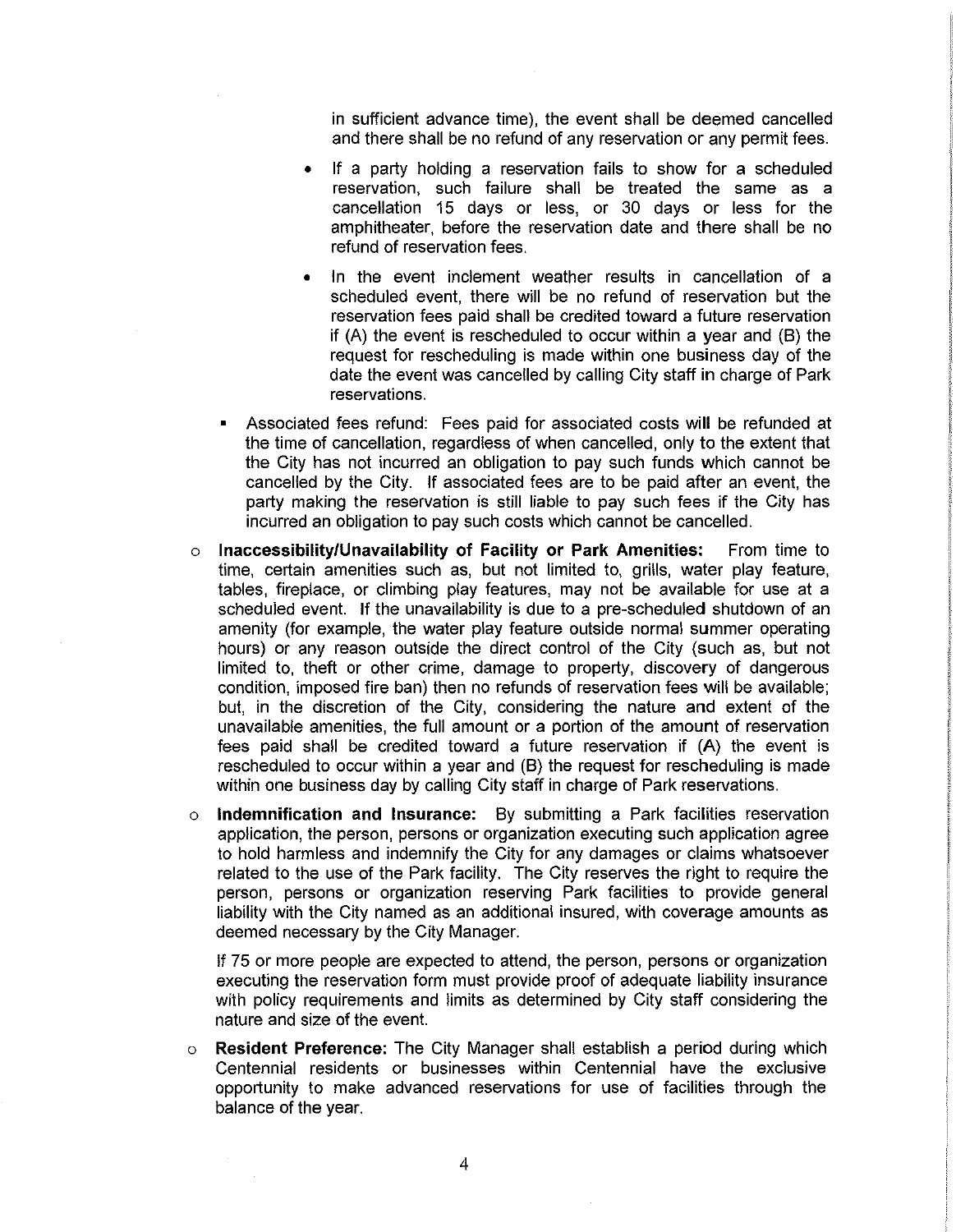- o **Exemptions from Reservation Fees:** Other than the amphitheater, not-for-profit organizations wishing to rent facilities shall be exempt from payment of hourly reservation (but not application) fees for up to four hours per reservation per facility. For the amphitheater, not-for-profit organizations wishing to rent on days other than Friday, Saturday or Sunday shall be exempt from payment of hourly reservation (but not application) fees for up to six hours per reservation. The exemption from fees shall not apply to any requirements for insurance or payment for associated additional expenses as set forth in this policy and in the schedule of fees and costs determined by the City Manager. The organization applying for and claiming the fee exemption shall provide information acceptable to the City to determine the not-for-profit status of the organization. Except for schools, any fee exemption hereunder shall be available one time per year per not-for-profit organization.
- o **City Discretion to Refuse Entry or Reservation:** The City reserves sole discretion to refuse entry or decline to offer reservations or permit use or occupancy of any Park facilities to any person or organization that has (a) failed to comply with any ordinances, rules, regulations, policy or permit governing use of the Park and any of its facilities; (b) caused any damage to City property; or (c) abused the Park facility reservation system such that it precludes others a fair opportunity to utilize Park facilities.
- o **Use Restrictions I Exemption Permits:** Unless an exemption permit is received from the City, event attendees must comply with all applicable state and local laws, including without limitation, restrictions regarding uses and activities in the Park as set forth in Section 11-7-30 of the Centennial Municipal Code. Exemption permits issued under this provision shall be signed by the City Manager or his/her designee.
- **City Use Priority:** City sponsored or co-sponsored events shall have priority in scheduling the use of facilities and may permit otherwise prohibited uses and activities to occur as provided for by Section 11-7-20 of the Centennial Municipal Code.
- o **Tents or Other Structures:** Applicants for the use or rental of Park facilities must indicate on their application if any temporary tents, booths, signs, stages, platforms, equipment, inflatables, lighting, supporting framework, port-o-potties or other equipment or structures are proposed as part of the use or event. Such structures or use are subject to approval by the City. The City may prohibit, limit or place other restrictions on such structures or proposed uses of the Park. The City may require that the applicant provide a diagram, to be approved by the City, to control the delivery, set-up, number and location of such structures or equipment. Staking of structures into the ground, lawn or paved surface is prohibited. Only above ground tie-offs or weighting of poles, guy wires or structures, as approved by the City, are permitted...
- o **Sales of Goods or Services:** Groups or individuals that plan to charge entry fees or sell merchandise must describe the intended sale or entry fee in their application to the City for rental or use of the facility and such proposed sale or charge requires approval by the City. Vendors that sell taxable items at the Park must collect and remit the City's sales tax to the City. If the vendor has a current City of Centennial Sales Tax License, a copy of that license must be provided to the City and be posted in a visible location at the sales site. In the event that the vendor does not have a current City of Centennial Retail Sales Tax License, the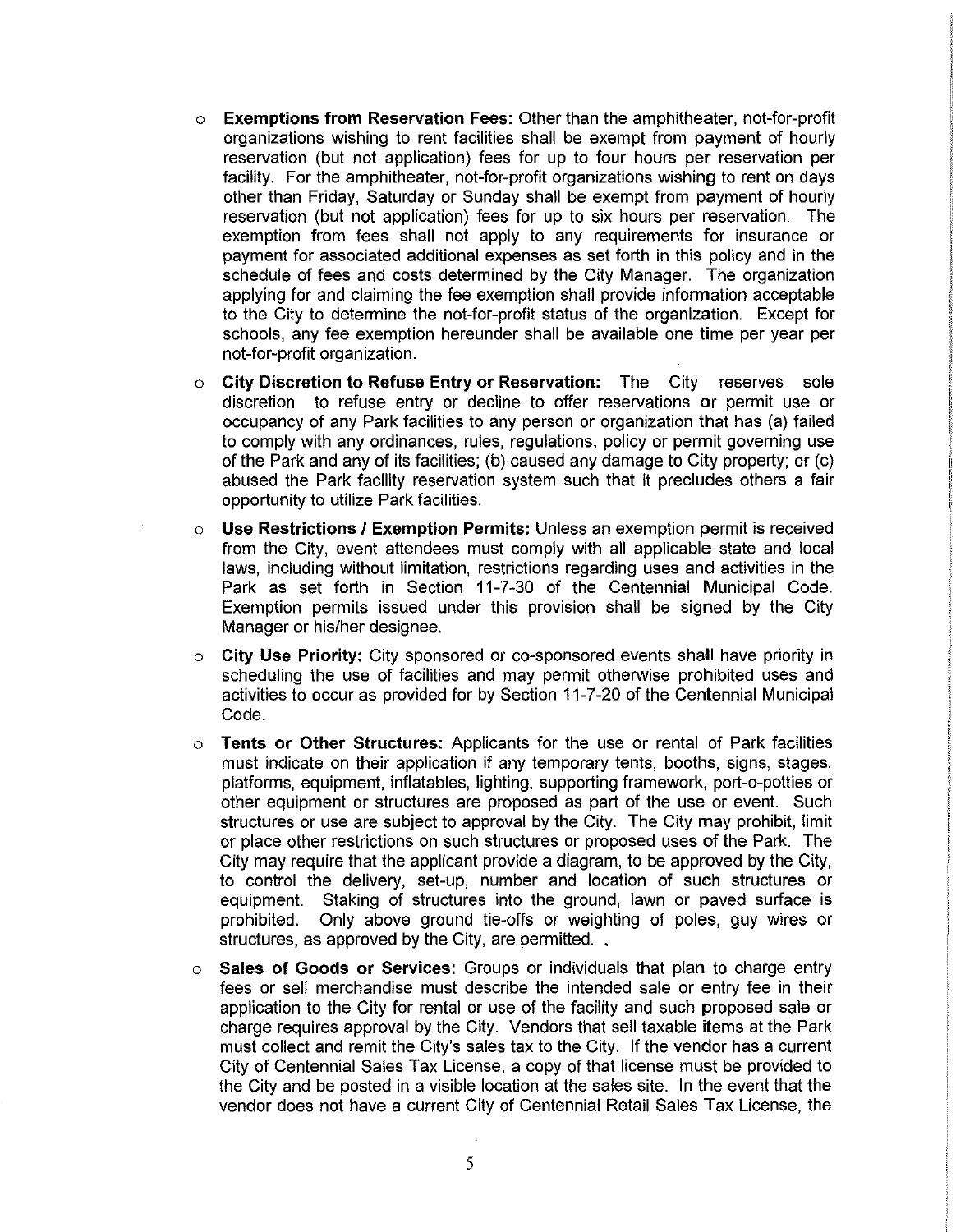vendor must obtain from the City a Special Sales Event license and display that license in a visible location at the sales site. The vendor has until the 20<sup>th</sup> day of the following month to remit the sales tax collected to the City.

- o **Events/Large Events Permit:** Depending on the size, nature and manner of advertisement of an event, if any, and if events are to be advertised to the public, the City, following review of such application, shall determine if a large event and/or use restrictions exemption permit is required hereunder. Generally, large event permits shall not be required unless 300 or more people are anticipated to attend. However, if the nature of the event causes concerns for public health and/or safety, a large event permit may be required for events for which less than 300 persons are anticipated to attend. The City may specify special conditions for such large events use including but not limited to provisions for traffic control, parking, security, trash collection and pick-up, and portable toilets, which shall be provided at the applicant's expense. Large event permits issued under this provision shall be signed by the City Manager or his/her designee.
- o **Other:** The City Manager may authorize such other operating and use restrictions deemed necessary to protect Park facilities, paved surfaces and landscaped areas from damage or misuse.
- o **Consumption of Alcohol:** Consumption of alcohol, including 3.2 beer, in the Park is prohibited unless authorized by the City as follows:
	- The City Clerk's office may issue a:
		- o **Special Event Alcohol Permit:** a permit authorizing the sale, possession and/or consumption of alcoholic beverages during a special event taking place in the Park and as authorized by the City's ordinances and by the Colorado Beer and Liquor Code. This type of permit is available only to certain qualifying organizations. A fee in an amount determined by the City Manager, and published on the City's web site, payable to the City of Centennial, for each event will be assessed. Special conditions shall be required to ensure that persons under the age of 21 and/or visibly intoxicated persons are not provided alcohol or 3.2% beer and as may otherwise be required by City staff charged with administering and enforcing liquor licensing laws within the City to ensure compliance with such laws. The City shall establish permit application requirements and any special conditions of the permit to comply with Colorado law and the City's ordinances. Applicants must contact the City Clerk's office at least thirty (30) days prior to the occasion or event to determine the type of permit required and the application process.
	- The City may issue a
		- o **Private Occasion Use Exemption Permit:** It is illegal to consume spirits, wine, or malt liquor (all beer other than 3.2% beer) in public other than in a place which is licensed for that purpose. The Park is not licensed for the sale, service or consumption of spirits, wine, or malt liquor. However, the City recognizes that certain areas of the Park may from time to time be set aside for an event or gathering that is not "public" and therefore possession and consumption (but not the sale) of spirits,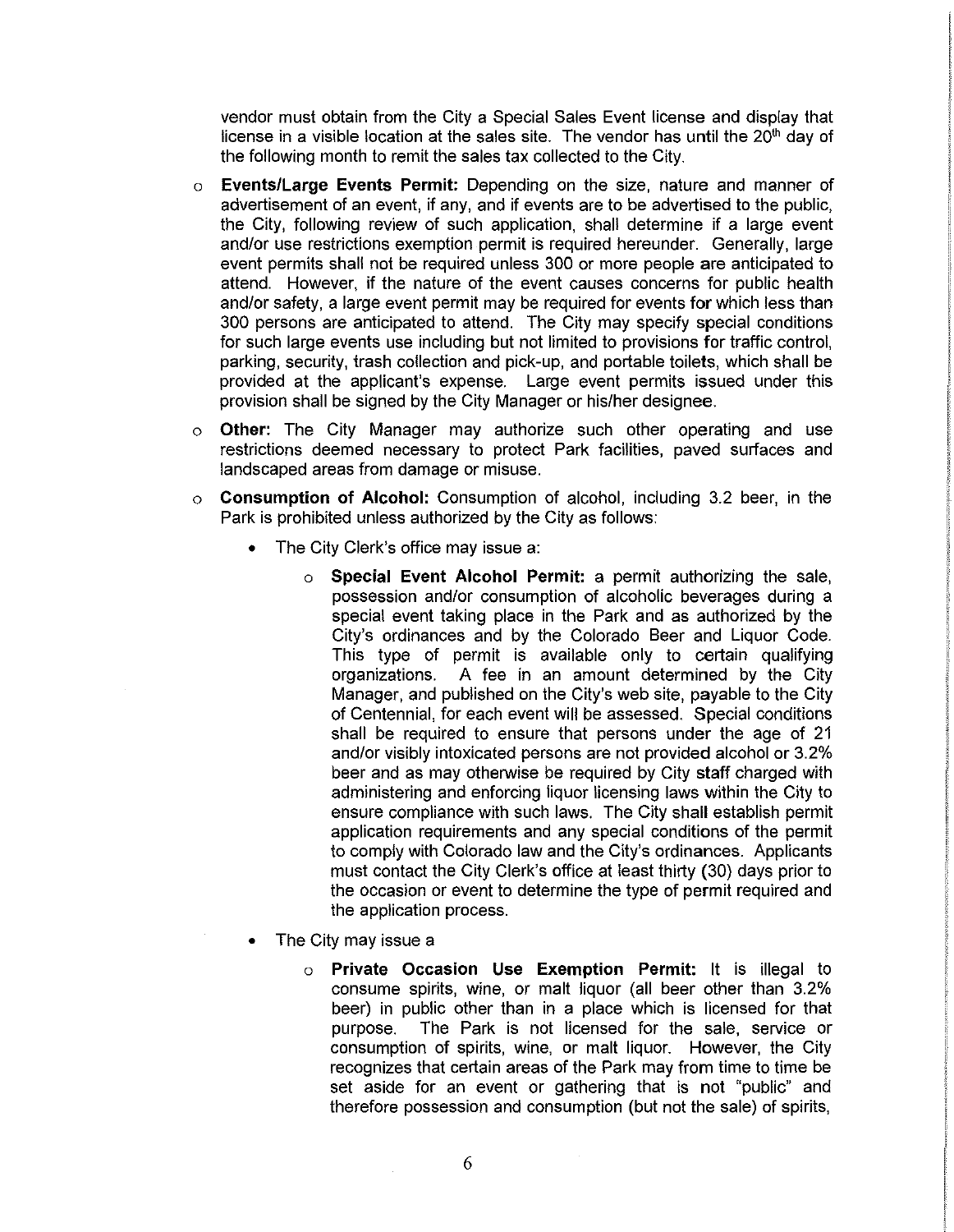wine, or malt liquor may be allowed when the City issues a private occasion use exemption permit for a private event taking place in limited facilities or areas of the Centennial Center Park as designated by the City Manager. A fee shall be assessed in an amount determined by the City Manager, and published on the City's web site. Special conditions may be required to prove the private nature of such event such as requirements (a) to limit public access to the area for which the permit is granted during the event, {b) to ensure that persons under the age of 21 and visibly intoxicated persons are not provided alcohol or 3.2% beer; and (c) as may otherwise be required by City staff to ensure compliance with State and local law.

- **iii. Contributions:** Donations and donor recognition is welcomed provided it preserves the appearance, character and identity of the Park as a Centennial park and that all donations and donor recognitions are approved by City Council. The City retains full discretion to refuse any proffered donation or contribution. In the event that the City adopts a sponsorship and/or donation policy of general application, such policy will take precedent over the provisions contained herein to the extent of any conflict.
	- o Donations may include cash or donations of equipment or materials dedicated to Park improvements or donations of public art. Signs or markers recognizing donors must be appropriate in size, color, location, and material so as to preserve the appearance and character of the Park.
	- $\circ$  Individual requests for donations must be submitted in written form for review by City Council with sufficient detail to allow the City Council to make the determination that the proposal complies with the adopted policy.
	- o Proposals for donations and donor recognition shall be presented to City Council indicating the sponsoring entity, amount and purpose of the proposed contribution, proposed recognition including the dimensions, location, materials, colors, of the proposed recognition, and any other information the City Council may determine necessary to review proposals for compliance with this policy.
	- o Staff may also develop a standard donation and recognition program such as a brick donor plaza, donor rock or other feature and bring this forward to City Council for approval. Such program may be approved to be carried out by Staff without the need for approval of each individual contribution provided donations and recognition comply with the pre-approved program.
	- o The City may, in its discretion, allow temporary promotional banners, signs or other forms of display that do not comply with these guidelines to recognizing sponsors or donors related to special events.
- **iv. City Manager May Authorize Exceptions:** When deemed in the City's best interest, the City Manager shall have the authority to authorize waivers, exemptions or exceptions to the policies set forth herein.

## **VI. FUTURE MINOR AMENDMENTS OF POLICY AND ADOPTION OF ADMINISTRATIVE DIRECTIVES:**

By ratification, the City Council hereby authorizes the City Manager to adopt administrative directives consistent with this policy and to adopt updates and minor